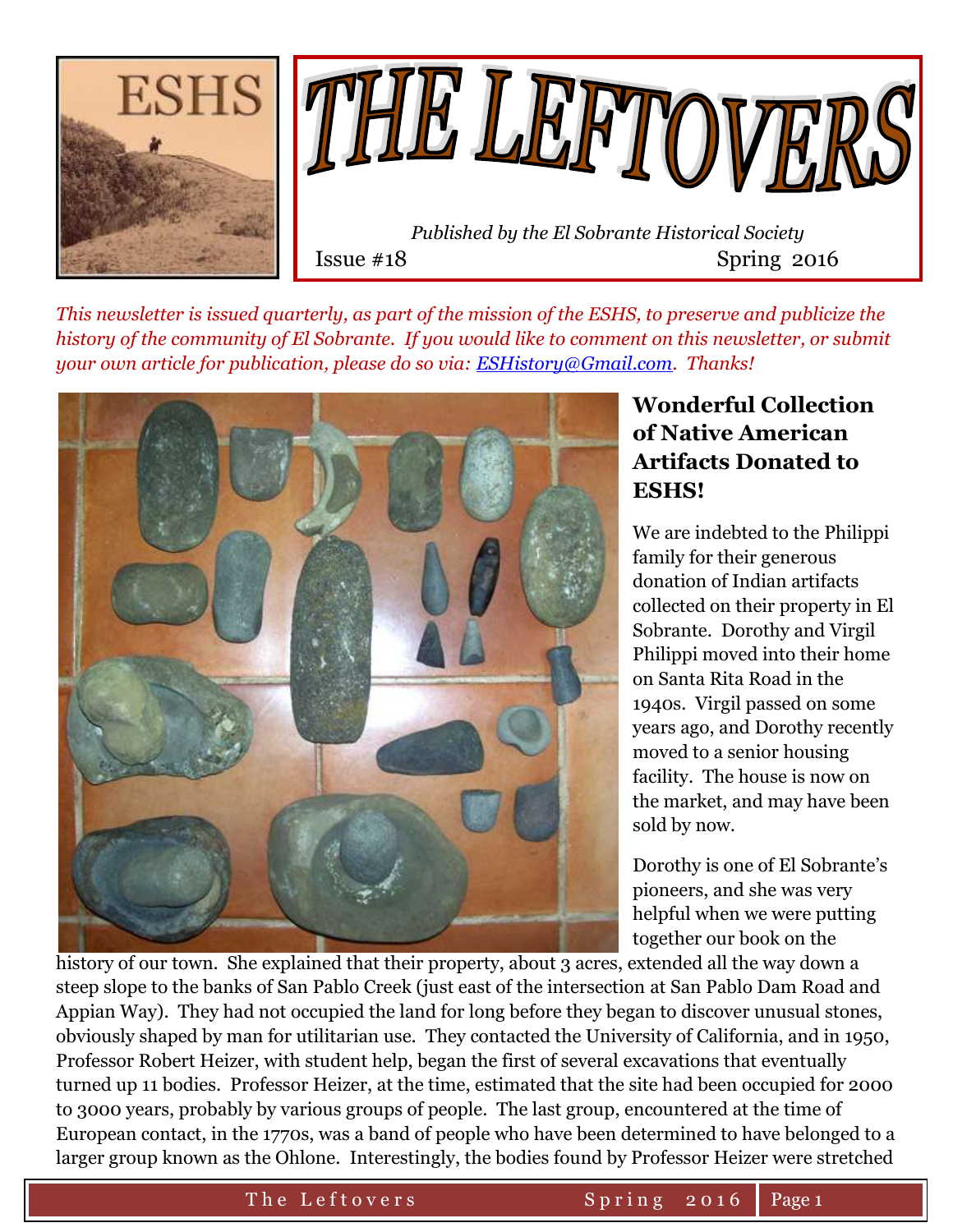out full length, which was not the Ohlone custom (they buried their dead in a fetal position). So that fact alone argues for a long habitation time for the site, and for more than one group of people.

The objects themselves are mostly fairly common, consisting of mortars and pestles, grinding and pounding stones, and charmstones. Probably the charmstones are the most interesting, and curious.



 They in fact occur throughout North America, but disappear between about 600 to 1000 years ago. No one really knows for what purpose they were made, so they have arbitrarily been assigned a religious significance and given the generic name "charmstone." Some groups drilled a hole in one end and others did not. According to the late Professor George Coles, who examined these objects when they were on loan to us, the people who made charmstones with a hole, always did so, and those who did not drill a hole, never did so. So finding both types in a single mound suggests that the site was used by more than one group. The most complete charmstone in this group has a hole in it; the other three do not, and are

fragmentary.

The donation includes three large mortars and one quite small one. Mortars were



used by virtually every group in California and were an extremely useful and versatile kitchen tool. In the mortar were ground the oak nuts that matured in the Fall throughout the state. They also used them to grind smaller grass seeds and larger seeds, such as the buckeye. The mortars in this group are portable, of course, but many sites can be found with large rocks in which a great number of depressions were ground out for communal use. One can imagine a scene in early California in which a dozen or so women are gathered around a tribal mortar site, talking about their husbands, kids, potential suitors, or even rumors of strange white people with beards.



This little mortar was probably used, according to Professor Coles, to grind

materials for face and skin painting, sort of like a compact. It even has a depression on the side for the thumb.



Pestles and grinding stones were used either with a mortar or on a flat stone. Grinding and crushing implements were an extremely important part of the California Indian tool-kit. A pestle could be used to crush oily oak seeds in a mortar, but could double as a grinder for crushing grass seeds on a flat stone. The unbroken stone displayed here, with the

The Leftovers Spring 2016 Page 2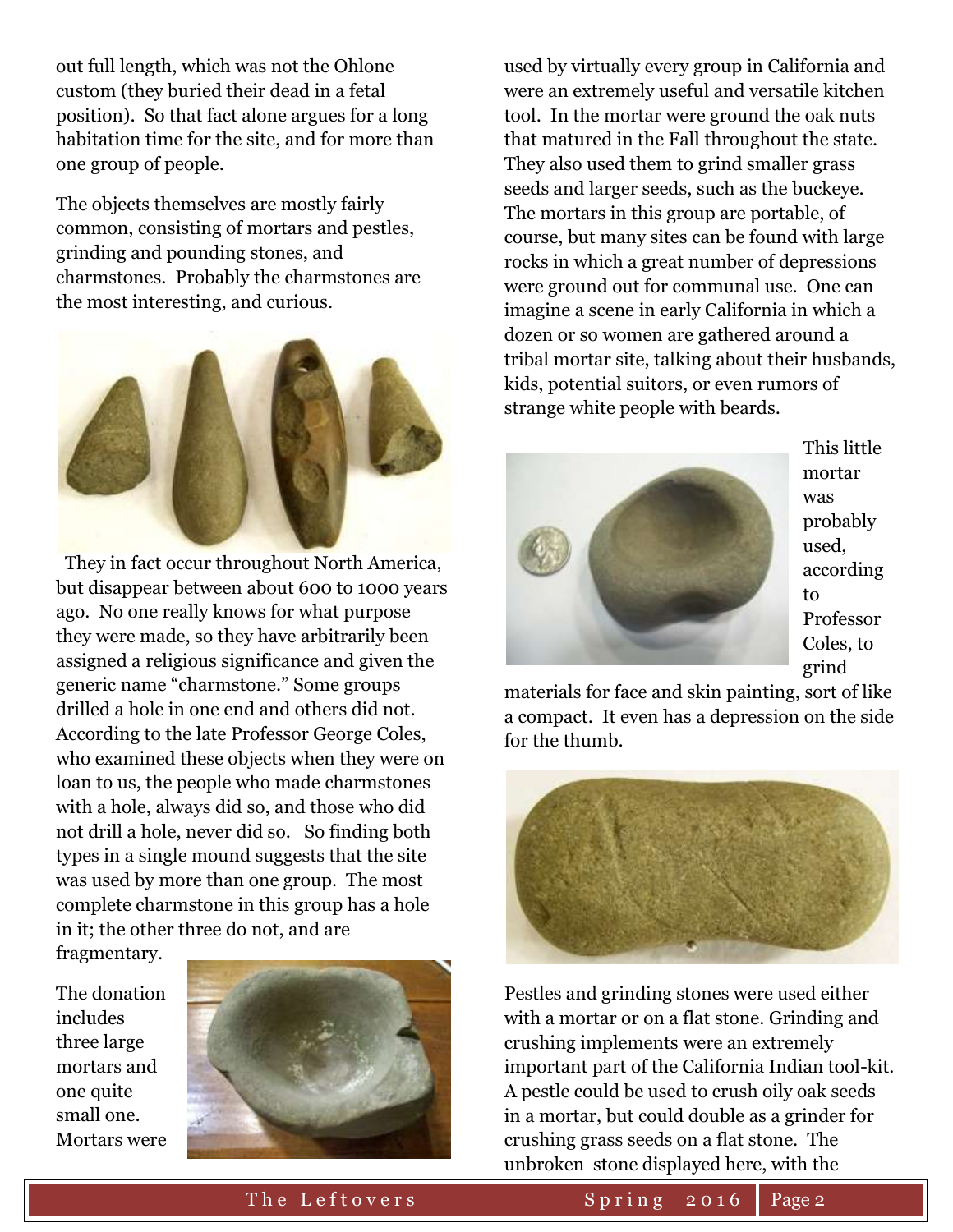somewhat flattened sides, was no doubt used in this fashion.

The pestle on the left is fragmentary, but is an excellent example of a nicely shaped tool that would have fit easily in the hand and was ideally suited to work with a mortar. In fact, it



looks much like a modern stone pestle.

This very large, rough, stone is too big to be an ordinary pestle, and was probably used as a pounder to crush stone or even hard seeds, such as black walnut.

All this stone grinding inevitably meant that



sandy bits were left in the meal, resulting, by about the age of 25, in a very noticeable flattening of the teeth, which were, in other respects, usually quite healthy.

The small, grooved stone shown here is a net sinker. The groove was cut in order to hold a cord, attaching the stone to a circular net (along with many other stones). The



net was thrown by the user, most commonly into water to catch fish. But such a net could also be used to capture birds.

Naturally, the El Sobrante Historical Society would love to have its own space to display

these invaluable artifacts, but until that day comes, we will try to place them on temporary display in local venues, such as the library. Will let you know when they will be shown.

And once again, thanks so much to the Philippi family!

We also want to thank Karen Boostrom and Judy Ward.



*Karen holding a grinding stone*

Karen bought the original Philippi home from Dorothy Philippi some years ago, and lived next to Dorothy, who lived in a newer house. They became good friends, and the two were also close

to Judy Ward, who lives just down the street on Santa Rita Road.

*Judy, helping out at the Children's Reading Garden*

When Karen and Judy heard that the Philippi home was to be sold, they put in a word for the family to think of the El Sobrante Historical Society when considering what to do with the Indian



artifacts. We are pretty sure that, without the help of Karen and Judy, the story might well have turned out differently.

*Karen and Scott (her "significant other") recently moved to Bisbee, Arizona. They have launched themselves on a new life adventure, and we wish them the best.*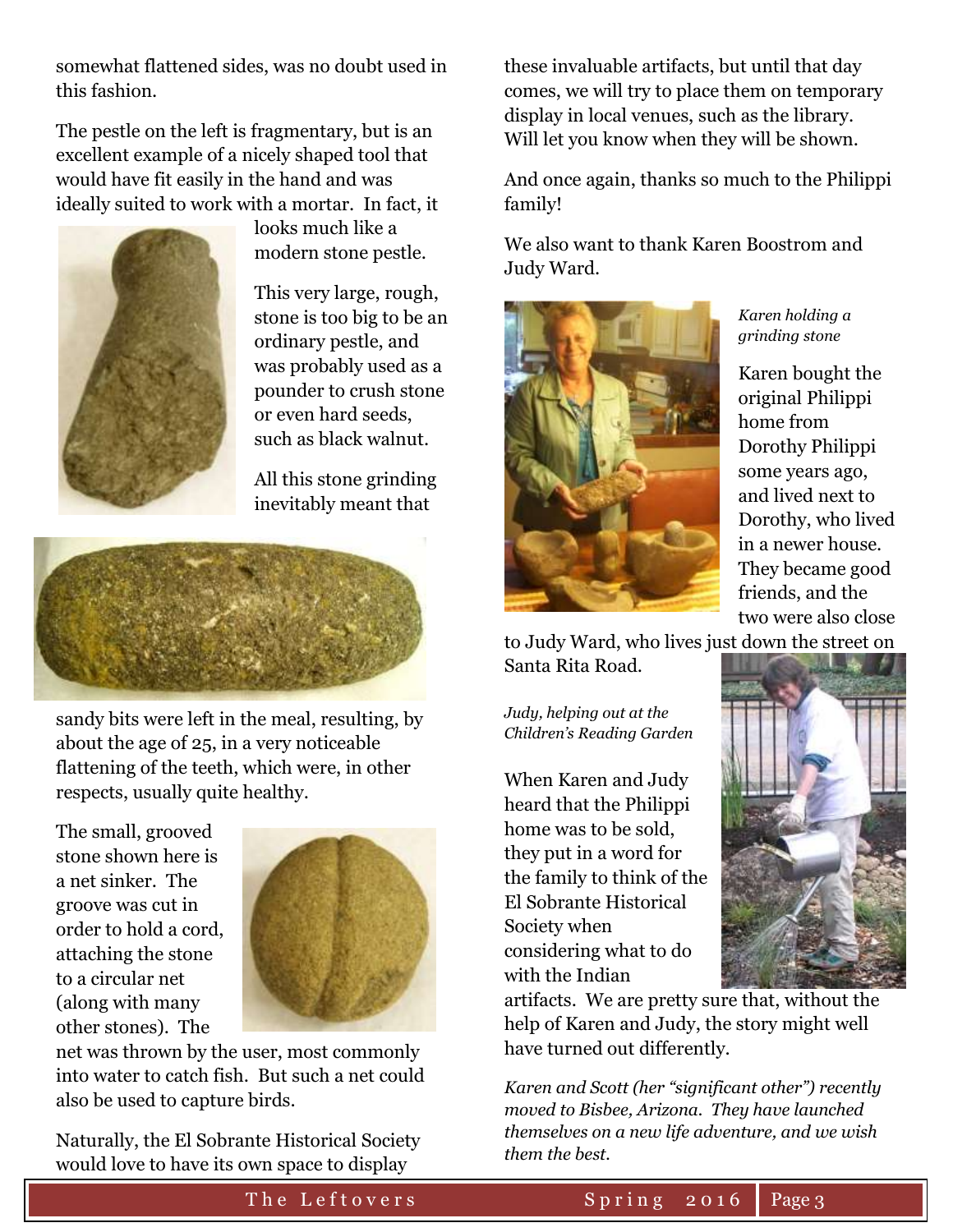# **Maurice Abraham Honored as Citizen of the Year, 2015**



On Saturday evening, January 30, 2016, the El Sobrante Chamber of Commerce held its annual installation dinner. A highlight of the affair was the awarding of the Citizen of the Year Award to our own Maurice Abraham. Here we see Maury being awarded his certificate by Chamber Treasurer, Bob Davis. Maury also received acknowledgements of the award and his service to the community from County Board Supervisor John Gioia and from the West County Wastewater District Board

(presented by Al Granzella).

Maury has long been active in our community. Besides being a member of the



Chamber Board, he is also a member of Citizens for a Greener El Sobrante, and, of course, he is one of the founding members of the El Sobrante Historical Society.

Maury's remarks were brief, noting that he was an "idea person," and that none of what had been accomplished in the last year could have been done without the help and cooperation of many others.

Whatever. We're just glad you're here and working hard for our community.

# *Remembering:* **Ed Campbell**

*June 1, 1920-February 21, 2016*



*Ed loved to fish. Here he is in 1995, at the San Pablo Reservoir, holding a prize trout*

It is with sadness that we report the passing of one of El Sobrante's true pioneers. Ed Campbell was a local resident since 1924, when his family moved into their newly-built home just across the street (the Dam Road) from the Skow Dairy. That house still stands, along (appropriately enough) Campbell Lane. When Ed first came here, there was no town of El Sobrante. He lived through its growth and development, and was part of that story.

Ed joined the volunteer fire department in 1942. Before this date, the entire fire department consisted of a single truck, located on the Skow ranch. The truck was supplied by the county, but everything else, including the gasoline, was the responsibility of the Skow family. There was no alarm system, other than the smoke from the numerous grass fires that plagued the hillsides during the summer.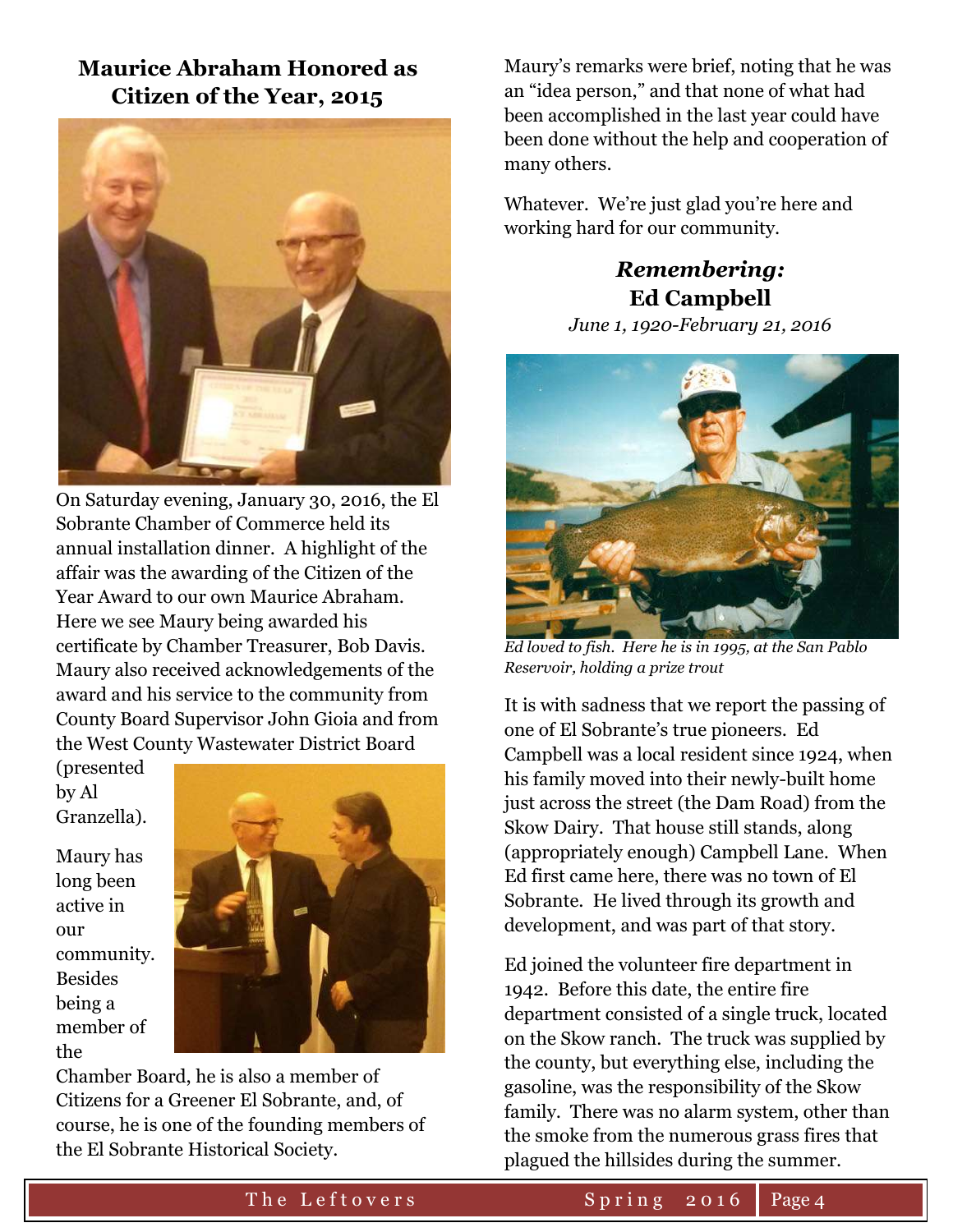

Whoever noticed smoke jumped into the truck, along with whoever else was around and off they went. By 1942, with the rapid growth of the area, the town had its own station, on the west side of Appian Way, just opposite the location of the present-day station.

The department now boasted three trucks. But no one was paid.

Ed married Jeanne Stark, a girl who worked at the Skow Dairy, and had two children, a boy and a girl. He moved to the Whitecliff area of El Sobrante (now Richmond) in the 1950s, where he spent the rest of his life.

Ed Campbell had a perfect memory, even near

the end, and, luckily for us, he was an amateur photographer. He took lots of photographs, and not just of family and vacations. It is from his large collection of local town photos that our historical society has



gleaned much of what we know about the development of El Sobrante. Several of his pictures appear in our book on the history of our town. We also spent about an hour with him one day, subjecting him to a videorecording, letting him talk freely about whatever he could remember from his past. This is now part of the ESHS archive.

For a more complete life story about this very interesting character, visit our website, at ESHISTORY.ORG, and click on the newsletter tab. Open the Summer 2013 issue of *The Leftovers.*

### **Historic Document Added to Archive**

Paula Barber grew up in El Sobrante and graduated from De Anza High School in 1965. She and her family moved into the brand-new Sherwood Forest housing development in 1955. Not too long ago, Paula moved back into the home that her parents left her, and that is where she resides today.

While going through some of her parents' records, she came across the original sales brochure for the Sherwood Forest development. She contacted us and generously allowed us to scan the document for our records.



It was not called a "development," but a "Planned Community." Also, like many such projects of the time, the developer attempted to attract buyers by appealing to the "country"